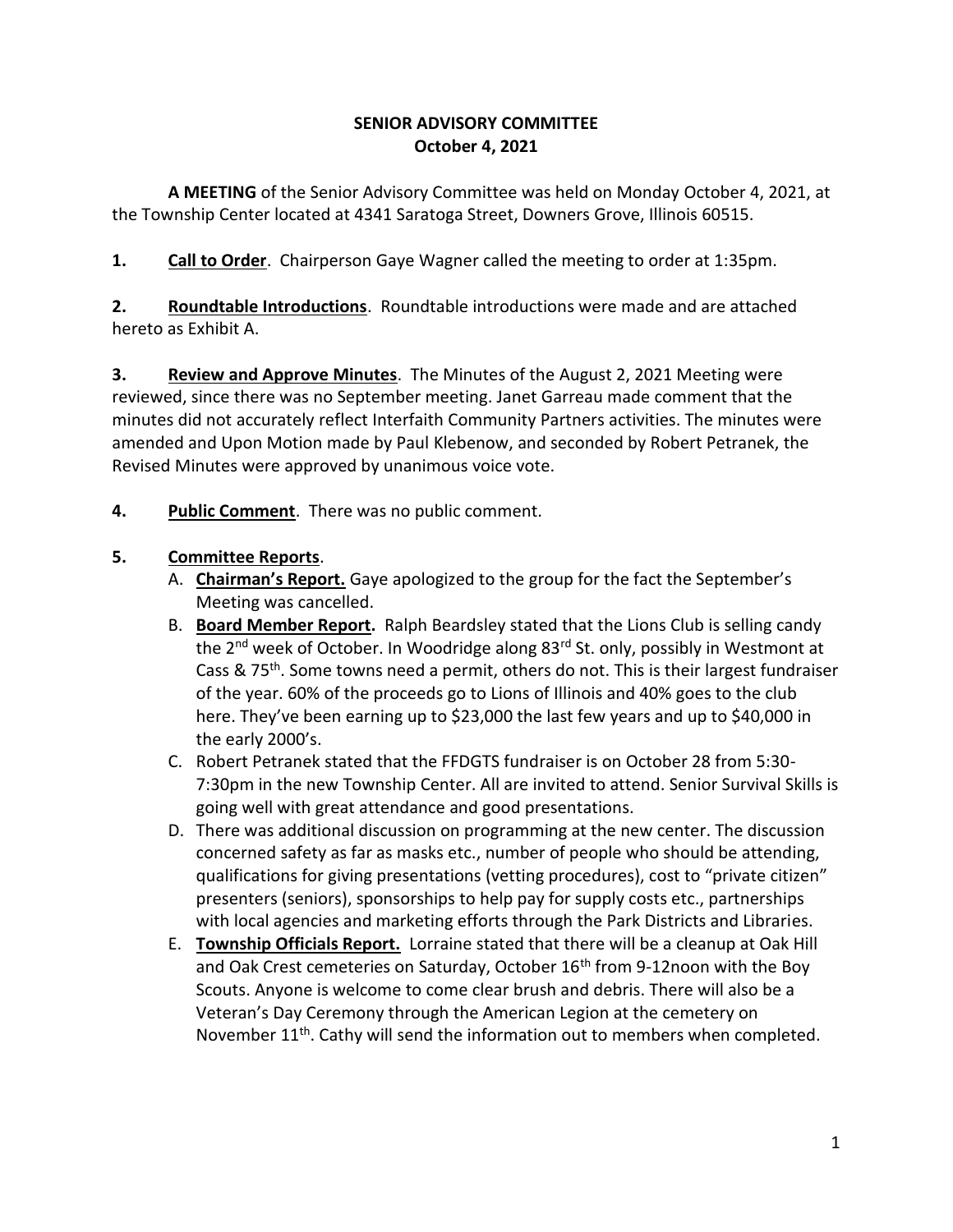### **6. Agency Updates**.

# **A. First Responders.**

(i) Westmont Fire Department October 30<sup>th</sup> Paper Shredding Event by the Police Station for "Special Olympics" \$5 per box donation.

# **B. DuPage County Senior Services.**

Julie stated that funding exists for help with water bills if they are connected to Covid. October 1<sup>st</sup> began their new fiscal year. There are Caregiver Support programs and Senior Ride Dupage just started. However, lack of drivers has been a problem, other arrangements have had to be made at times. Age Guide will have a new contact to replace Liz Wiggins who passed away recently. She will update us soon.

### **C. AARP.**

George Goodwin reported that all AARP will attempt to start their Car Fit and Smart Driver classes after the first of the year. He will decide on dates with Cathy. The Illinois State Triad Conference will be in Aurora. There will be a theme (or discussion) on "how do seniors behave when not in church". They will allow 100 seniors in for free.

### **7. Community Partner & Guest Updates.**

### **A. Interfaith Community Partners.**

Janet Garreau reported the ICP funraiser was very successful with sponsorships up 30% from last year. Over 200 people attended, and eight sponsors raised their levels of sponsorships. Mostly seniors were in the room and they all bid over the price of the items. A Covid Card was required to attend along with a mask. Interfaith is now serving more than 50 clients for rides.

**8. Adjournment**. A Motion to Adjourn was made by Gaye Wagner and seconded by Robert Petranek. The meeting was adjourned at 2:33pm.

Respectfully Submitted,

By:\_\_\_\_\_\_\_\_\_\_\_\_\_\_\_\_\_\_\_\_\_\_\_\_\_\_\_\_\_\_\_\_\_\_\_\_\_\_\_\_\_\_\_\_\_

Catherine Rager, Secretary